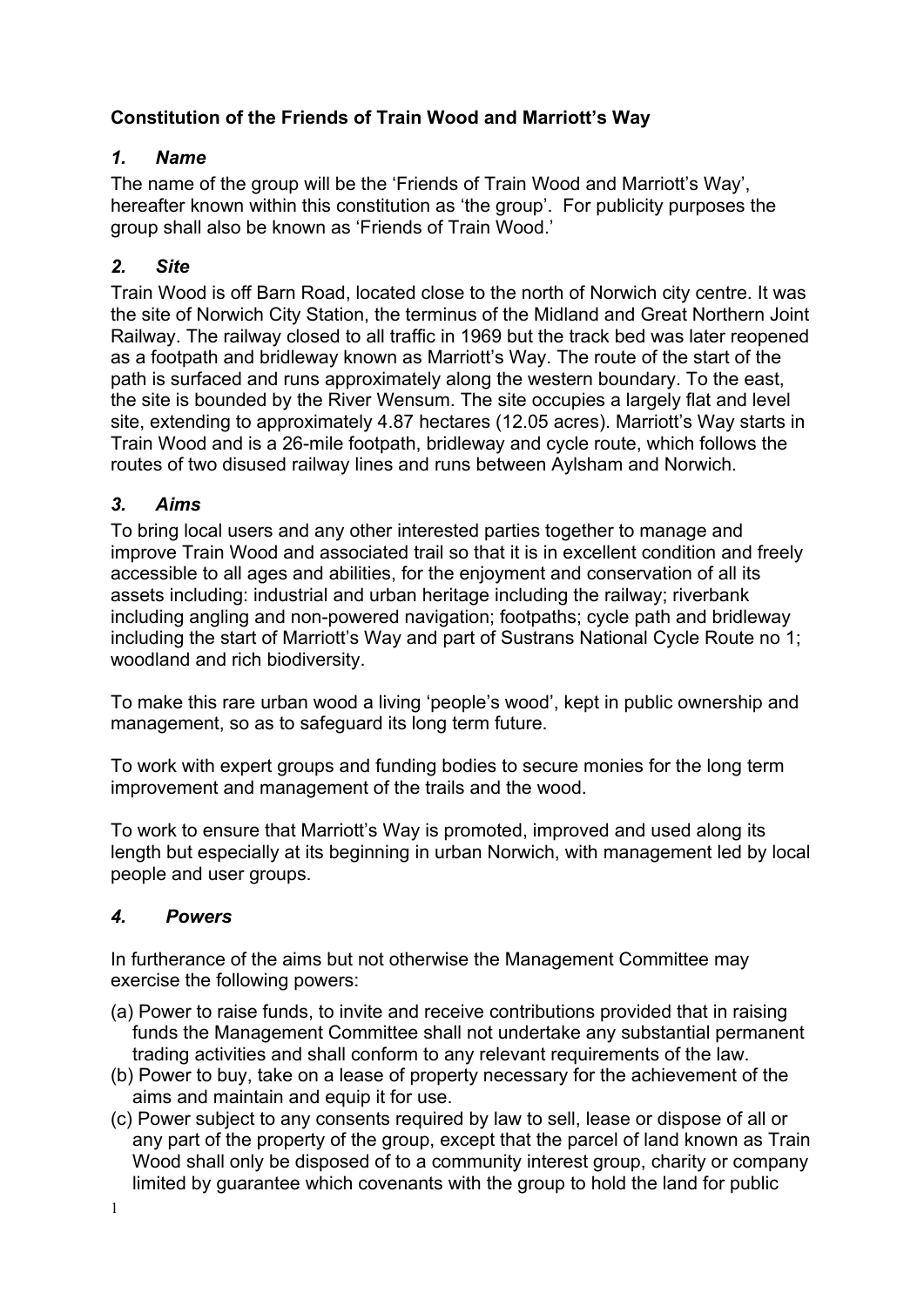benefit and not to dispose of the land at any future time other than to a community interest group, charity or company limited by guarantee and to require the body to whom the land is sold, transferred or leased to enter into, as a pre-condition of that sale transfer or lease, a similar covenant.

- (d) Power, subject to any consents required by law to borrow money and to charge all or any part of the property of the group subject to any chargee entering into a similar covenant as in (c) above.
- (e) Power to employ staff (who shall not be members of the Management Committee) as are necessary for the proper pursuit of the aims to make all reasonable and necessary provision for the payment of pensions and superannuation for staff and their dependants.
- (f) Power to co-operate with other charities, voluntary bodies and statutory authorities operating in furtherance of the aims or similar charitable purposes and to exchange information and advice with them.
- (g) Power to appoint and constitute such advisory committees as the Management Committee may think fit.
- (h) Power to do all such other lawful things as are necessary for the achievement of the group's aims.

## *5. Membership*

Membership of the group shall be open upon payment, and acceptance by the management committee, of the relevant subscription to all persons who either live in the nearby geographical area and/or support the aims of the group.

## *6. Subscription*

There shall be a recommended annual subscription of £5, payable by July 1<sup>st</sup> each year. Concessions can be made at the discretion of the management committee.

### *7. Management*

A General Committee shall manage the affairs of the group. The General Committee shall consist of not more than 12 and not less than 3 members over the age of 18 years. Initially this will be a steering committee for the 3 months from June until the first AGM to be held in August 2013.

At the first annual general meeting all Committee Members shall retire from office and shall be eligible for re-election. At every subsequent annual general meeting one third of the Committee Members shall retire by rotation, or if their number is not four or a multiple of four the number nearest to one third shall retire from office; but if there is only one Committee Member who is subject to retirement by rotation, s/he shall retire from office. The Committee Members to retire by rotation shall be those who have been longest in office since their last appointment or reappointment, but as between persons who became or were last reappointed members on the same day, those to retire shall (unless they otherwise agree among themselves) be determined by lot.

# *8. Procedure of the Committee*

- a) The Committee shall meet not less than 3 times per year.
- b) The Committee shall appoint the following as Officers of the Committee, A Chairperson, Treasurer and Secretary and such other honorary officers as the Committee shall from time to time decide. Officers shall be appointed on an annual basis but shall be eligible for re-election.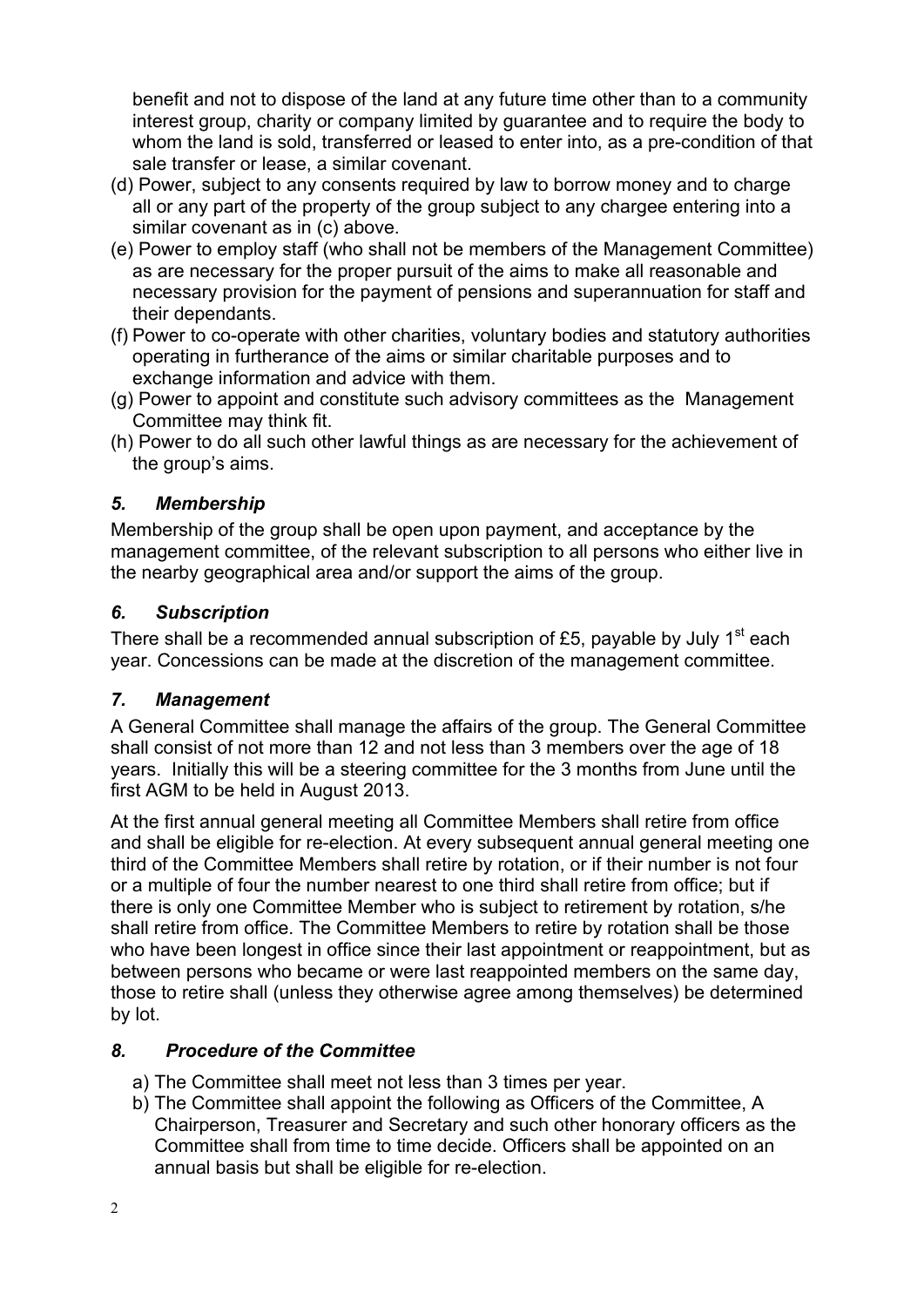- d) The quorum for meetings shall be not less than 3 voting members of the Committee.
- e) All members of the Committee, apart from ex-officio appointees, shall have the right to vote; in the event of a tied decision the Chairperson shall have a casting vote.
- f) The minutes of Committee meetings shall be kept by the Secretary and shall be presented at the next meeting of the Committee and thereafter be available for inspection by members upon request, in writing, to the Secretary.

## *9. Finance*

- a) The Committee shall appoint three signatories to the bank account and operate a system for payment by cheque whereby two of the three signatories must sign a cheque for payment of which one must be the Treasurer. Save for their membership of the Group, Signatories must not be related parties within the meaning of the Companies Act.
- b) Items of expenditure in excess of £100 shall need the approval of the Committee before payment can be made.
- c) The treasurer will be responsible for keeping a full record of income and expenditure in accordance with the procedure set out by the Committee, presenting the accounts and any supporting documents to the Committee when requested, presenting a statement of the accounts to each Committee meeting, presenting the accounts of each year for an independent inspection or audit in preparation for the Annual General Meeting.
- d) Monies raised by the group can only be used in furtherance of the aims of the group as detailed within Clause 3.
- e) Monies raised by the group will be placed within an account held in the name of 'The Friends of Train Wood' with a UK clearing bank or a Building Society.
- f) No member of the General Committee shall acquire any personal interest in any property belonging to the group, no member of the General Committee shall have any personal interest in any contract entered into by the group, no member of the General Committee shall receive any personal remuneration other than those out-of-pocket expenses as agreed by the group (for example travel expenses, telephone use, stationery, childcare etc).

# *10. Annual General Meeting*

- a) The Committee shall arrange for an Annual General Meeting to be held at the end of each financial year. The business of the AGM shall include the presentation of an Annual Report, minutes of the last Annual General Meeting, presentation of the Annual Accounts, election of Committee members and the appointment of an independent inspector / auditor of accounts. Alterations to the group's constitution may also be made if notice of such an alteration is given in writing at least 14 days prior to the date of the meeting to all members entitled to attend and vote. Any such change shall only be effective if a motion approving the changes is approved by 75% of currently paid up members.
- b) Notice of the date of the meeting shall be given at least 14 days prior to the date of the meeting, in writing, to all members entitled to attend and vote. Notices shall be displayed on the site and around the surrounding area.
- c) The persons entitled to attend and vote at the AGM shall be those listed within 'Clause 5 – Membership' whose subscription for the year in question has been paid by the due date.